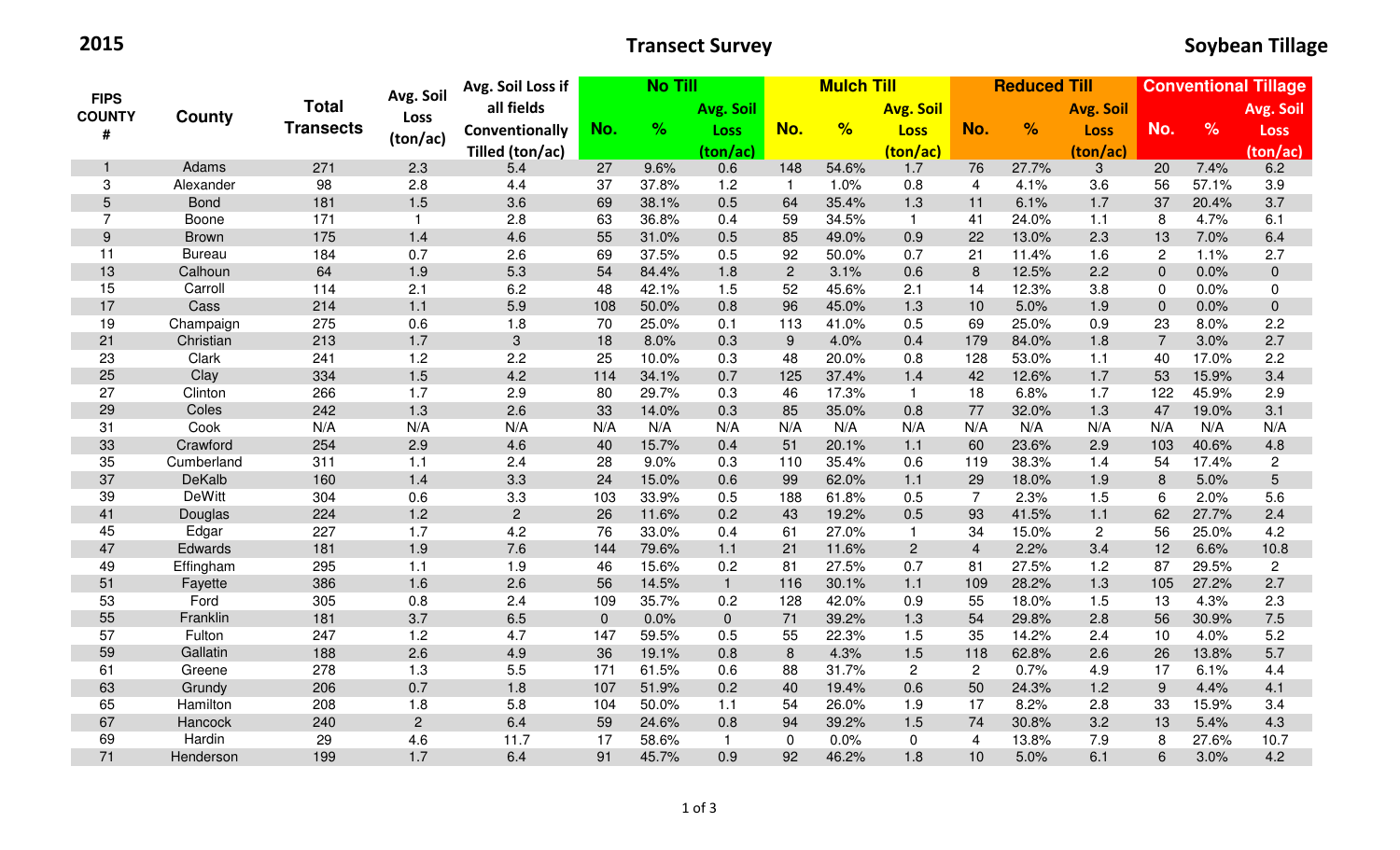2015

## Transect Survey

| <b>FIPS</b><br><b>COUNTY</b><br># | County           | <b>Total</b><br><b>Transects</b> | Avg. Soil      | <b>No Till</b><br>Avg. Soil Loss if |     |       | <b>Mulch Till</b> |              |                  | <b>Reduced Till</b> |                 |       |                  | <b>Conventional Tillage</b> |               |                |
|-----------------------------------|------------------|----------------------------------|----------------|-------------------------------------|-----|-------|-------------------|--------------|------------------|---------------------|-----------------|-------|------------------|-----------------------------|---------------|----------------|
|                                   |                  |                                  | <b>Loss</b>    | all fields                          |     |       | Avg. Soil         |              | <b>Avg. Soil</b> |                     |                 |       | <b>Avg. Soil</b> |                             |               | Avg. Soil      |
|                                   |                  |                                  |                | Conventionally                      | No. | $\%$  | <b>Loss</b>       | No.          | %                | <b>Loss</b>         | No.             | %     | <b>Loss</b>      | No.                         | $\frac{9}{6}$ | <b>Loss</b>    |
|                                   |                  |                                  | (ton/ac)       | Tilled (ton/ac)                     |     |       | (ton/ac)          |              |                  | (ton/ac)            |                 |       | (ton/ac)         |                             |               | (ton/ac)       |
| 73                                | Henry            | 247                              | 1.6            | 6.5                                 | 97  | 39.3% | 0.8               | 124          | 50.2%            | 1.7                 | 18              | 7.3%  | 3.3              | 8                           | 3.2%          | 7.3            |
| 75                                | Iroquois         | 219                              | 0.3            | 1.6                                 | 86  | 39.3% | 0.1               | 118          | 53.9%            | 0.3                 | 14              | 6.4%  | 0.9              | $\mathbf{1}$                | 50.0%         | 1.7            |
| 77                                | Jackson          | 219                              | 3.1            | $\overline{7}$                      | 85  | 38.8% | 1.7               | 42           | 19.2%            | $\overline{2}$      | 36              | 16.4% | 5                | 56                          | 25.6%         | 5              |
| 79                                | Jasper           | 284                              | 1.2            | 2.6                                 | 59  | 20.8% | 0.4               | 97           | 34.2%            | 0.8                 | 82              | 28.9% | 1.2              | 46                          | 16.2%         | 2.9            |
| 81                                | Jefferson        | 246                              | 6              | 9.5                                 | 53  | 21.1% | 3                 | 44           | 17.9%            | 2.7                 | 48              | 19.5% | 5.1              | 101                         | 41.1%         | 9.5            |
| 83                                | Jersey           | 168                              | 1.5            | 7.8                                 | 98  | 58.3% | 0.7               | 47           | 28.0%            | 2.2                 | 16              | 9.5%  | 3.1              | $\overline{7}$              | 4.2%          | 4.2            |
| 85                                | <b>JoDaviess</b> | 65                               | 1.5            | 9.2                                 | 49  | 75.4% | 1.4               | 15           | 23.1%            | 1.7                 | $\mathbf 0$     | 0.0%  | $\pmb{0}$        |                             | 1.5%          | 4.6            |
| 87                                | Johnson          | 44                               | 3.6            | 14.3                                | 34  | 77.3% | 1.7               | $\mathbf{1}$ | 2.3%             | 7.7                 | $6\phantom{1}6$ | 13.6% | 7.8              | 3                           | 6.8%          | 16.2           |
| 89                                | Kane             | 119                              | $\mathbf{1}$   | 2.3                                 | 32  | 26.9% | 0.5               | 43           | 36.1%            | 0.7                 | 32              | 26.9% | 1.4              | 12                          | 10.1%         | 2.3            |
| 91                                | Kankakee         | 187                              | 0.2            | 1.1                                 | 110 | 58.8% | 0.1               | 56           | 29.9%            | 0.3                 | 14              | 7.5%  | 0.5              | $\overline{7}$              | 3.7%          | $1.1$          |
| 93                                | Kendall          | 194                              | 0.7            | $\overline{2}$                      | 68  | 35.1% | 0.2               | 65           | 33.5%            | 0.7                 | 50              | 25.8% | 1.1              | 11                          | 5.7%          | 2.5            |
| 95                                | Knox             | 167                              | 0.9            | 4.4                                 | 121 | 72.5% | 0.6               | 41           | 24.6%            | 1.7                 | $5\phantom{.}$  | 3.0%  | 3.2              | $\overline{0}$              | 0.0%          | $\mathbf 0$    |
| 97                                | Lake             | N/A                              | N/A            | N/A                                 | N/A | N/A   | N/A               | N/A          | N/A              | N/A                 | N/A             | N/A   | N/A              | N/A                         | N/A           | N/A            |
| 99                                | LaSalle          | 201                              | 0.9            | 2.1                                 | 74  | 36.8% | 0.2               | 55           | 27.4%            | 0.7                 | 32              | 15.9% | 1.2              | 40                          | 19.9%         | 2.2            |
| 101                               | Lawrence         | 282                              | $\mathbf{1}$   | $\overline{4}$                      | 106 | 37.6% | 0.7               | 116          | 41.1%            | 0.8                 | 36              | 12.8% | 1.6              | 24                          | 8.5%          | 2.3            |
| 103                               | Lee              | 147                              | 0.8            | 2.4                                 | 24  | 16.3% | 0.3               | 102          | 69.4%            | 0.8                 | 18              | 12.2% | 1.3              | 3                           | 2.0%          | 2.1            |
| 105                               | Livingston       | 204                              | 0.7            | 2.6                                 | 90  | 44.1% | 0.2               | 82           | 40.2%            | 0.8                 | 21              | 10.3% | 1.2              | 11                          | 5.4%          | 3.3            |
| 107                               | Logan            | 233                              | 0.8            | 3.5                                 | 113 | 48.5% | 0.6               | 79           | 33.9%            | 0.8                 | 40              | 17.2% | 1.5              | $\mathbf{1}$                | 0.4%          | 1.7            |
| 109                               | McDonough        | 233                              | $\overline{c}$ | 6.8                                 | 79  | 33.9% | 0.6               | 112          | 48.1%            | 1.9                 | 19              | 8.2%  | 3.3              | 23                          | 9.9%          | 6.6            |
| 111                               | McHenry          | 136                              | 1.7            | 6.1                                 | 58  | 42.6% | 0.6               | 59           | 43.4%            | 1.9                 | 11              | 8.1%  | 3                | 8                           | 5.9%          | 5.8            |
| 113                               | McLean           | 208                              | 1.5            | 6                                   | 53  | 25.5% | 0.5               | 128          | 61.5%            | 1.3                 | 20              | 9.6%  | 4.1              | 7                           | 3.4%          | 6.4            |
| 115                               | Macon            | 255                              | 1.2            | 3.4                                 | 42  | 16.5% | 0.5               | 173          | 67.8%            | $\mathbf{1}$        | 33              | 12.9% | $\overline{c}$   | $\overline{7}$              | 2.7%          | 3.9            |
| 117                               | Macoupin         | 203                              | 1.3            | 3.1                                 | 53  | 26.1% | 0.7               | 75           | 36.9%            | 1.1                 | 32              | 40.0% | 0.5              | 43                          | 60.0%         | $\mathbf{1}$   |
| 119                               | Madison          | 134                              | 1.4            | 3.9                                 | 26  | 19.4% | 0.4               | 49           | 36.6%            | 1.3                 | 48              | 35.8% | 1.7              | 11                          | 8.2%          | 3.2            |
| 121                               | Marion           | 223                              | 1.2            | 2.8                                 | 47  | 21.1% | 0.3               | 83           | 37.2%            | 0.7                 | 37              | 16.6% | 1.3              | 56                          | 25.1%         | 2.6            |
| 123                               | Marshall         | 234                              | 1.6            | 4.4                                 | 106 | 45.3% | 1.1               | 101          | 43.2%            | 1.3                 | $\mathbf{0}$    | 0.0%  | $\overline{0}$   | 27                          | 11.5%         | 4.7            |
| 125                               | Mason            | 186                              | $\mathbf{1}$   | 3.7                                 | 78  | 41.9% | 0.6               | 45           | 24.2%            | 1.3                 | 60              | 32.3% | 1.2              | 3                           | 1.6%          | 3.5            |
| 127                               | Massac           | 128                              | 1.9            | 7.4                                 | 93  | 72.7% | 0.8               | 15           | 11.7%            | 2.9                 | $\,6\,$         | 4.7%  | 1.9              | 14                          | 10.9%         | 7.8            |
| 129                               | Menard           | 181                              | 1              | 5.4                                 | 114 | 63.0% | 0.8               | 54           | 29.8%            | 1.1                 | 12              | 6.6%  | 2.2              |                             | 0.6%          | $\overline{1}$ |
| 131                               | Mercer           | 189                              | 0.9            | 5.1                                 | 133 | 70.4% | 0.6               | 43           | 22.8%            | 1.7                 | 12              | 6.3%  | 1.3              | $\mathbf 1$                 | 0.5%          | 0.9            |
| 133                               | Monroe           | 111                              | 4.4            | 7.1                                 | 9   | 8.1%  | 0.5               | 18           | 16.2%            | 2.4                 | 37              | 33.3% | 4.6              | 47                          | 42.3%         | 5.7            |
| 135                               | Montgomery       | 210                              | 0.7            | 2.8                                 | 60  | 28.6% | 0.3               | 138          | 65.7%            | 0.7                 | 11              | 5.2%  | 1.9              |                             | 0.5%          | 2.5            |
| 137                               | Morgan           | 312                              | 1.9            | 7.7                                 | 142 | 45.5% | 1.1               | 112          | 35.9%            | 1.9                 | 47              | 15.1% | 3.2              | 11                          | 3.5%          | 4.4            |
| 139                               | Moultrie         | 219                              | 1.3            | 1.9                                 | 44  | 20.1% | 0.3               | 26           | 11.9%            | 0.5                 | 46              | 21.0% | $\mathbf{1}$     | 103                         | 47.0%         | $\overline{2}$ |
| 141                               | Ogle             | 163                              | 1.5            | 4.4                                 | 57  | 34.4% | 0.5               | 66           | 40.5%            | 1.6                 | 33              | 20.2% | 2.3              | $\overline{7}$              | 4.3%          | 4.8            |